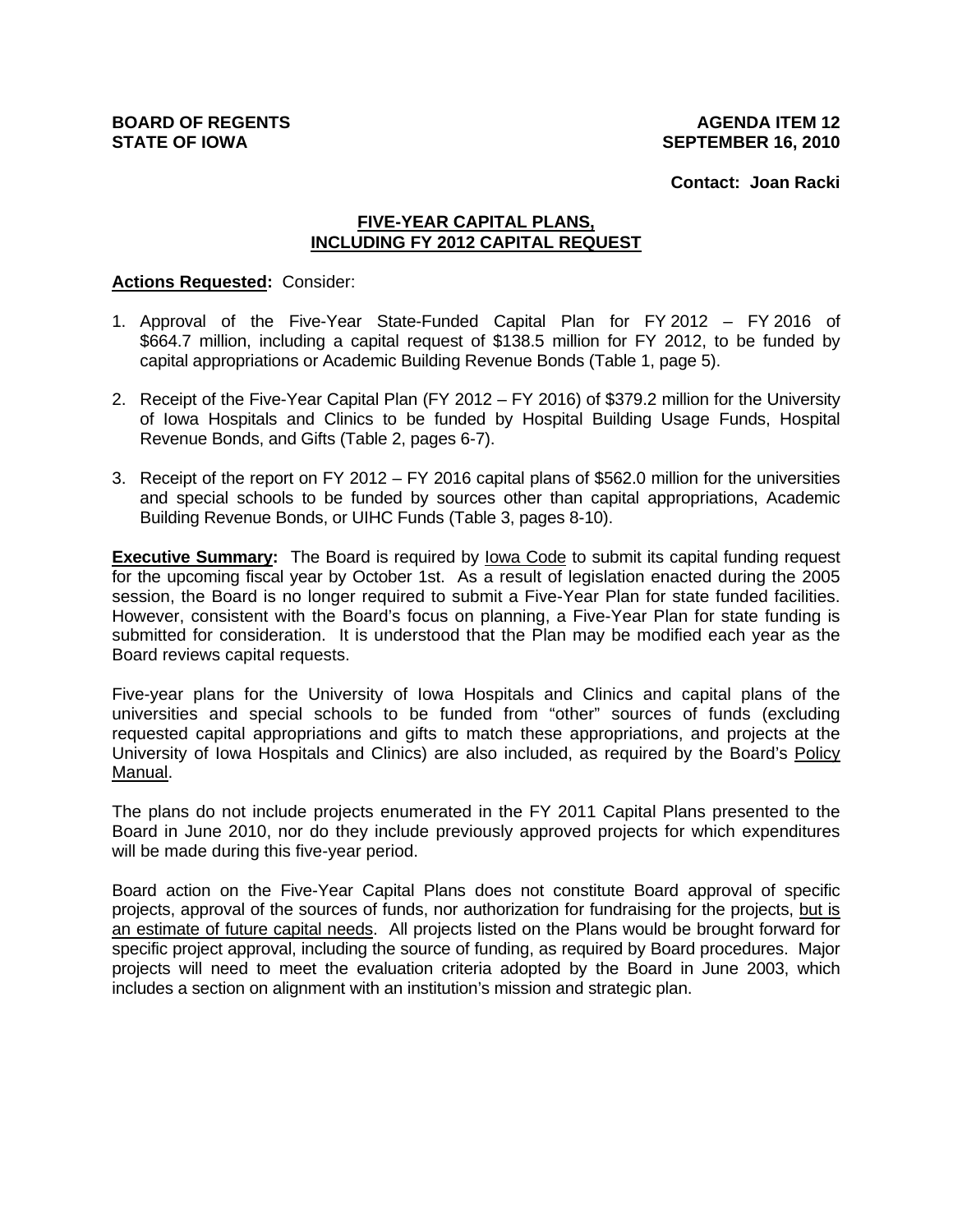FY 2012 Capital Request: The Five-Year Plan for state funds includes the recommended FY 2012 capital request of \$138.5 million. The first FY 2012 priority is \$35 million to correct fire and environmental safety deficiencies and deferred maintenance; and provide campus safety improvements and capital funds for Iowa Public Radio. This amount specifically includes \$0.5 million each for the special schools for fire safety improvements and correction of deferred maintenance. The remainder of the requested funding would be allocated among the three universities and Iowa Public Radio at a later date.

Projects included in the recommended FY 2012 capital request, in priority order, are:

| Institution | <u>Project</u>                                                                  | Amount<br>[State Funds]<br>(\$ thousands) |
|-------------|---------------------------------------------------------------------------------|-------------------------------------------|
| SUI         | <b>Dental Science Building</b><br>Renovation                                    | \$29,000                                  |
| <b>ISU</b>  | Biorenewables Complex -<br>Agricultural & Biosystems<br>Engineering             | 40,000                                    |
| UNI         | Bartlett Hall Renovation / Baker<br><b>Hall Demolition</b>                      | 21,000                                    |
| <b>SUI</b>  | Seashore Hall Area –<br>Psychology and Other CLAS<br>Programs                   | 12,000                                    |
| ISU         | <b>Electrical and Computer</b><br>Engineering Building 2, Phase 2<br>(planning) | 500                                       |
| SUI         | <b>Pharmacy Building Renovation</b><br>(planning)                               | 1,000                                     |

Brief descriptions of these projects are included in Appendix A.

Five-Year State-Funded Capital Plan: The proposed Five-Year State-Funded Capital Plan (see Table 1, page 5) to be funded by capital appropriations and/or Academic Building Revenue bonds totals \$724.3 million, including \$664.7 million in state funds, and \$59.6 million in private or other funds. This Plan includes the FY 2012 capital appropriations request of \$138.5 million identified above.

The Five-Year Capital Plan includes \$205 million to correct fire and environmental safety deficiencies and deferred maintenance; and provide campus safety improvements and capital funds for Iowa Public Radio. Appropriations totaling this amount would have a major impact on correcting the more than \$509 million in deficiencies reported to the Board in February 2010 as part of the Facilities Governance Report.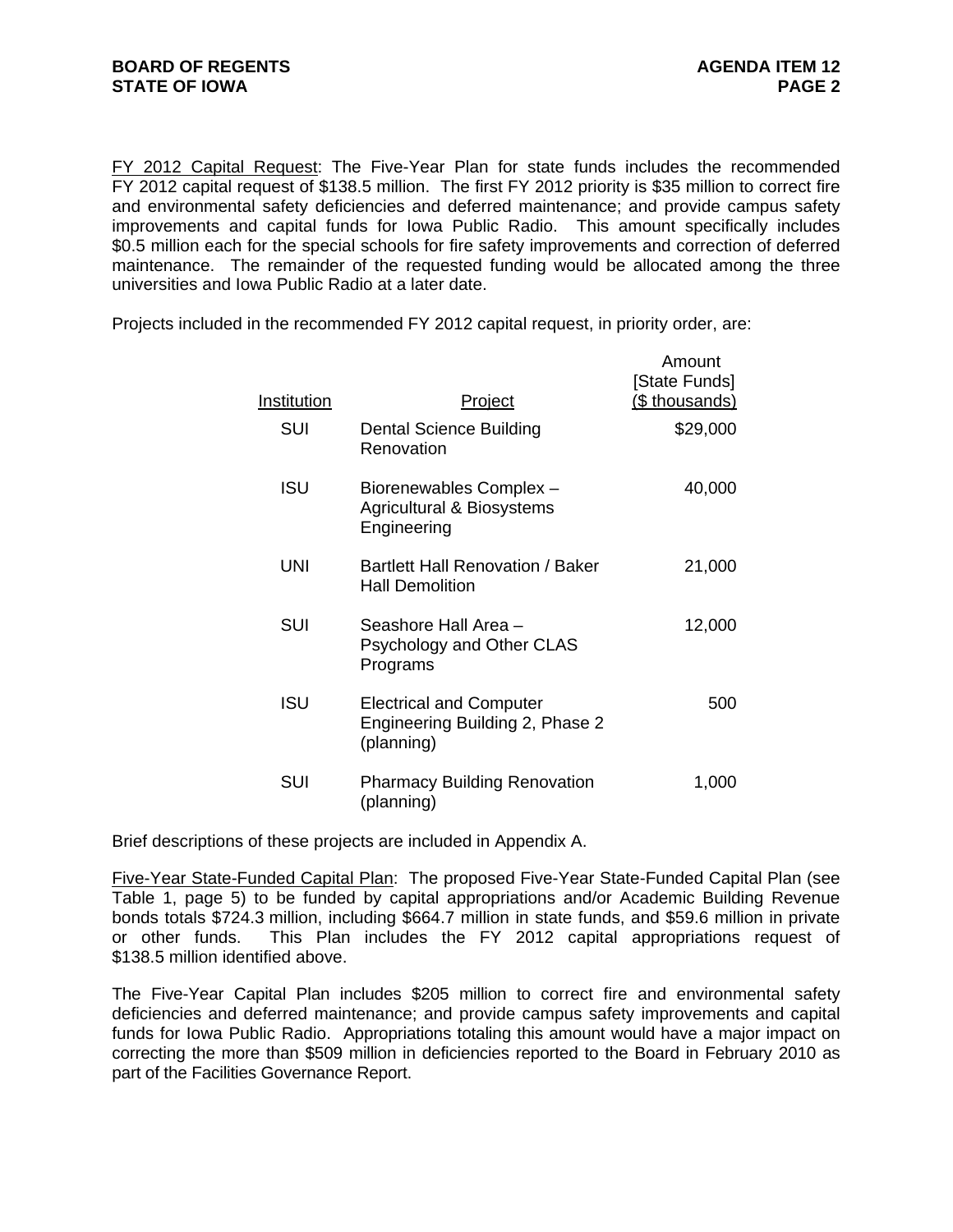University of Iowa Hospitals and Clinics Five-Year Plan: The University of Iowa Hospitals and Clinics Five-Year Plan (FY 2012 - FY 2016) of capital projects, in the amount of \$379.2 million (see Table 2, pages 6-7), would be financed by patient-generated funding (building usage funds), Hospital Revenue Bonds and gifts.

The five-year plan includes the Children's Hospital – Phase 1 (\$225 million), Conversion of Inpatient Units to All Private Rooms (multiple projects) (\$63 million), and Main OR Suite Expansion (\$56.2 million) as major capital projects to be cash-flowed in FY 2013 – FY 2016.

The projects for which approvals would be requested during the FY 2012 – FY 2016 period can be summarized by type, as follows:

|                                        | (\$Thousands) |
|----------------------------------------|---------------|
| Fire & Environmental Safety Resolution | \$3,750       |
| <b>New Construction</b>                | 225,000       |
| Remodeling/Renovation                  | 150,434       |
| Total                                  | \$379,184     |

In addition to the conversion of inpatient units and operating room expansions, the remodeling / renovation projects include window and roof restorations / upgrades / replacements; floor covering replacements; heating, ventilating and air-conditioning projects; elevator replacements; and smaller renovation projects.

Other Funds: Capital plans of the universities and special schools to be funded from "other" sources of funds (excludes requested capital appropriations/bonding authorization and gifts to match these appropriations, and projects at the University of Iowa Hospitals and Clinics).

The institutional five-year plans (FY 2012 – FY 2016) to be financed from sources other than state-funded requests or UIHC revenues total \$561.95 million. (see Table 3, pages 8-10) Included are projects for the residence, parking, utility and telecommunications systems.

Other fund sources include: operating budget building repair funds, income from treasurer's temporary investments, auxiliary service or enterprise bond funds (utility, telecommunications and residential systems), Iowa Department of Transportation institutional roads program, gifts and grants, and departmental renewal and replacement funds.

Amounts of other funds by institution and fiscal year are summarized below:

|              | FY 2012   | FY 2013   | FY 2014   | FY 2015  | FY 2016  | Total     |
|--------------|-----------|-----------|-----------|----------|----------|-----------|
| SUI          | \$78,511  | \$93,047  | \$88,800  | \$57,900 | \$57,975 | \$376,233 |
| <b>ISU</b>   | 27.178    | 7.815     | 83,950    | 15,270   | 17.660   | 151,873   |
| <b>UNI</b>   | 6.295     | 8.725     | 6,955     | 6,255    | 4.355    | 32,585    |
| <b>ISD</b>   | 150       | 200       | 200       | 100      | 150      | 800       |
| <b>IBSSS</b> | 42        | 79        | 144       | 116      | 82       | 463       |
| Total        | \$112,176 | \$109,866 | \$180,049 | \$79,641 | \$80,222 | \$561,954 |

\* NOTE: Excludes projects on the institutional FY 2011 Capital Plans presented to the Board in June 2010 and SUI flood-related projects.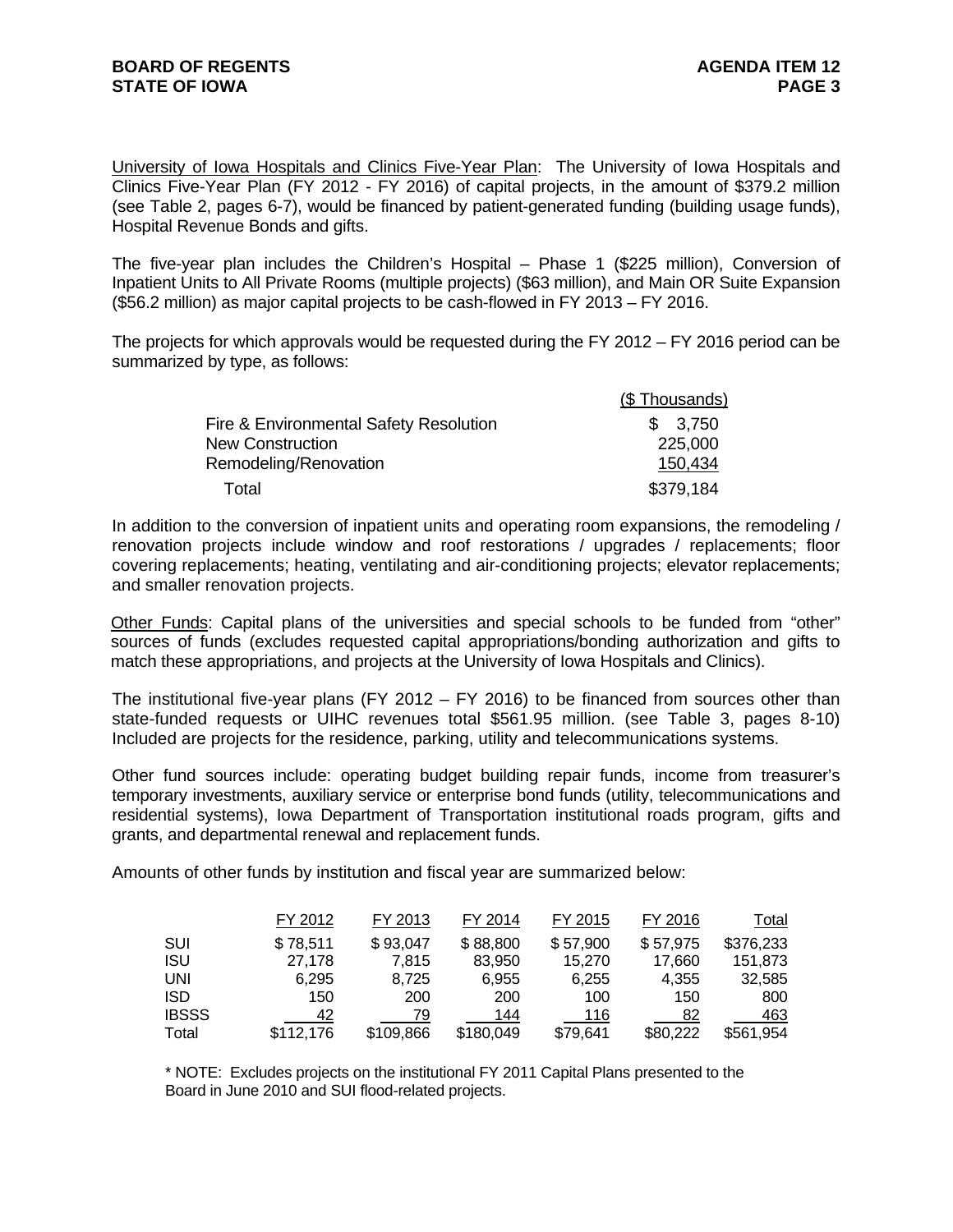#### **Additional Information:**

Regent Facilities:Quality facilities are an integral part of the academic enterprise; they help ensure quality academic programs and the ability to attract and retain faculty and students. They are needed to compete for faculty, staff, and students, and improve the research productivity of the faculty.

Academic/research/administrative (general fund) facilities at the Regent institutions total approximately 17.3 million gross square feet of the total 35.3 million gross square feet of Regent enterprise facilities. The replacement value of all Regent facilities is estimated at \$13.5 billion, of which \$6.9 billion is the replacement value for academic/research/administrative facilities.

Recent Capital Appropriations / Bonding Authorization: Between 1995 and 2004, state financing for Regent capital projects was provided by state appropriations from the Rebuild Iowa Infrastructure Fund and Tobacco Bond Proceeds. During the 2004 and 2007 legislative sessions, the Board received authorization for the sale of Academic Building Revenue Bonds; the total authorized amount was more than \$250 million in project costs. Tuition and fee revenues are used for debt service payments on these bonds. The tuition replacement appropriation from the State replaces that revenue. This funding mechanism used by the Regent universities is unique among state entities and is authorized under Iowa Code §262A.

In addition, more than \$100 million were appropriated during the 2006 and 2007 sessions for high priority capital projects. During the 2008 session, \$1.8 million were appropriated for Phase II of the construction and renovation of the Veterinary Medical Facilities at Iowa State University and \$2.0 million (reduced in the 2009 session to \$1.9 million) were appropriated for infrastructure, deferred maintenance and equipment related to Iowa Public Radio. The 2009 session authorized \$100 million for flood recovery at the University of Iowa and \$38 million for Phase 2 of the Veterinary Medical Facilities. Capital appropriations and Academic Building Revenue Bond authorization total more than \$786 million from FY 1996 – FY 2011 for the Regent enterprise.

H:\BF\2010\10sepdoc\0910\_ITEM12 5yrcapitalplan.doc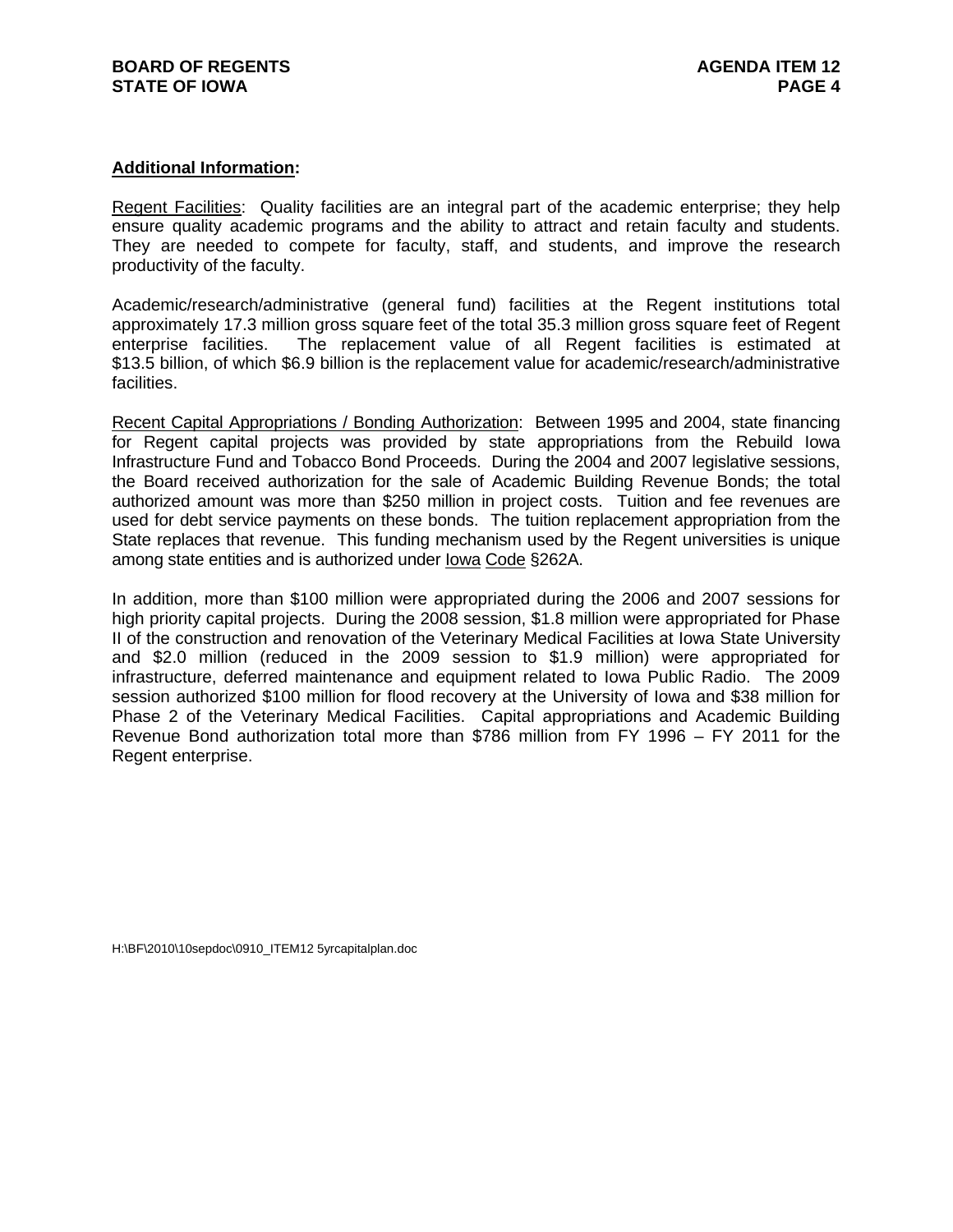# **BOARD OF REGENTS STATE OF IOWA**

|                |                                                                       |                         | FIVE-YEAR STATE-FUNDED CAPITAL PLAN<br>BOARD OF REGENTS, STATE OF IOWA<br>FISCAL YEARS 2012 THROUGH 2016<br>BOARD OFFICE RECOMMENDATION | (\$Thousands)<br>TABLE1          |               |                    |           |                    |           |                  |           |                                |                              |           | ΙA     |
|----------------|-----------------------------------------------------------------------|-------------------------|-----------------------------------------------------------------------------------------------------------------------------------------|----------------------------------|---------------|--------------------|-----------|--------------------|-----------|------------------|-----------|--------------------------------|------------------------------|-----------|--------|
|                |                                                                       |                         |                                                                                                                                         |                                  |               |                    |           |                    |           |                  |           | TOTAL                          | PRIVATE/                     |           |        |
|                |                                                                       |                         | FY 2012                                                                                                                                 | FY 2013                          |               | FY 2014            |           |                    | FY 2015   |                  | FY 2016   | <b>REQUEST</b><br><b>STATE</b> | <b>OTHER</b><br><b>FUNDS</b> | TOTAL     |        |
| rst            | Project                                                               | Priority                | Amount                                                                                                                                  | Priority                         | <b>Amount</b> | Priority           | Amount    | Priority           | Amount    | Priority         | Amount    |                                |                              |           |        |
| ₹              | Fire and Environmental Safety, Deferred Maintenance, Campus Security, | $\widehat{\epsilon}$    | 35,000<br>မာ                                                                                                                            | $\theta$<br>$\widehat{\epsilon}$ | 35,000        | $\widehat{\tau}$   | \$ 50,000 | $\widehat{E}$      | \$ 50,000 | $\widehat{\tau}$ | \$35,000  | \$205,000                      |                              | \$205,000 |        |
|                | Iowa Public Radio                                                     |                         |                                                                                                                                         |                                  |               |                    |           |                    |           |                  |           |                                |                              |           |        |
| 5U             | Dental Science Building Renovation                                    | ହ                       | 29,000                                                                                                                                  |                                  |               |                    |           |                    |           |                  |           | 29,000                         | 19,000<br>↔                  |           | 48,000 |
| <b>USI</b>     | Biorenewables Complex - Agricultural & Biosystems Engineering         | $\widehat{\mathcal{E}}$ | 40,000                                                                                                                                  | $\widehat{\infty}$               | 20,400        |                    |           |                    |           |                  |           | 60,400                         | 14,100                       |           | 74,500 |
| ξ              | Bartlett Hall Renovation / Baker Hall Demolition                      | $\widehat{f}$           | 21,000                                                                                                                                  |                                  |               |                    |           |                    |           |                  |           | 21,000                         |                              |           | 21,000 |
| 5UI            | Seashore Hall Area - Psychology and other CLAS Programs               | 6                       | 12,000                                                                                                                                  |                                  |               | $\widehat{\infty}$ | 28,000    | $\widehat{\infty}$ | 20,000    |                  |           | 60,000                         | 12,000                       |           | 72,000 |
| ξ              | Commons Renovation                                                    |                         |                                                                                                                                         | E                                | 6,200         |                    |           |                    |           |                  |           | 6,200                          |                              |           | 6,200  |
| <b>USI</b>     | Electrical and Computer Engineering Building 2, Phase 2               | ල)                      | 500                                                                                                                                     | তি                               | 12,100        |                    |           |                    |           |                  |           | 12,600                         | 12,600                       |           | 25,200 |
| SUI            | Pharmacy Building Renovation                                          | $\epsilon$              | 1,000                                                                                                                                   | ම                                | 29,000        |                    |           |                    |           |                  |           | 30,000                         |                              |           | 30,000 |
| <b>USI</b>     | Snedecor Hall Addition                                                |                         |                                                                                                                                         |                                  |               | <u>త</u>           | 5,600     |                    |           |                  |           | 5,600                          | 1,850                        |           | 7,450  |
| SU             | Academic Building Remodeling                                          |                         |                                                                                                                                         |                                  |               | $\widehat{f}$      | 5,600     | ම                  | 21,000    | $\widehat{a}$    | 26,600    | 53,200                         |                              |           | 53,200 |
| ξ              | Schindler Education Center Renovation                                 |                         |                                                                                                                                         | ම                                | 20,000        | 叵                  | 9,200     |                    |           |                  |           | 29,200                         |                              |           | 29,200 |
| ξ              | Science Buildings Renovation, Phase 2                                 |                         |                                                                                                                                         |                                  |               | ©                  | 20,000    | $\widehat{f}$      | 8,900     |                  |           | 28,900                         |                              |           | 28,900 |
| 5UI            | Library System Renovation                                             |                         |                                                                                                                                         | E                                | 12,000        | E                  | 9,000     | তি                 | 9,000     | E                | 16,000    | 46,000                         |                              |           | 46,000 |
| ξ              | Steam Distribution System Replacement, Phase 2                        |                         |                                                                                                                                         |                                  |               |                    |           | ම                  | 13,500    | ම                | 6,000     | 19,500                         |                              |           | 19,500 |
| ξ              | Price Laboratory Renovation/Addition                                  |                         |                                                                                                                                         |                                  |               |                    |           |                    |           | 6                | 20,100    | 20,100                         |                              |           | 20,100 |
| $\overline{5}$ | Pentacrest Renewal & HVAC Modernization                               |                         |                                                                                                                                         |                                  |               |                    |           | E                  | 10,000    | $\widehat{e}$    | 28,000    | 38,000                         |                              |           | 38,000 |
|                | <b>TOTAL</b>                                                          |                         | \$138,500                                                                                                                               |                                  | \$134,700     |                    | \$127,400 |                    | \$132,400 |                  | \$131,700 | \$664,700                      | 59,550<br>↮                  | \$724,250 |        |
|                |                                                                       |                         |                                                                                                                                         |                                  |               |                    |           |                    |           |                  |           |                                |                              |           |        |

Pending completion of design firm's evaluation of renovation and new construction 1Pending completion of design firm's evaluation of renovation and new construction

# **AGENDA ITEM 12 PAGE 5**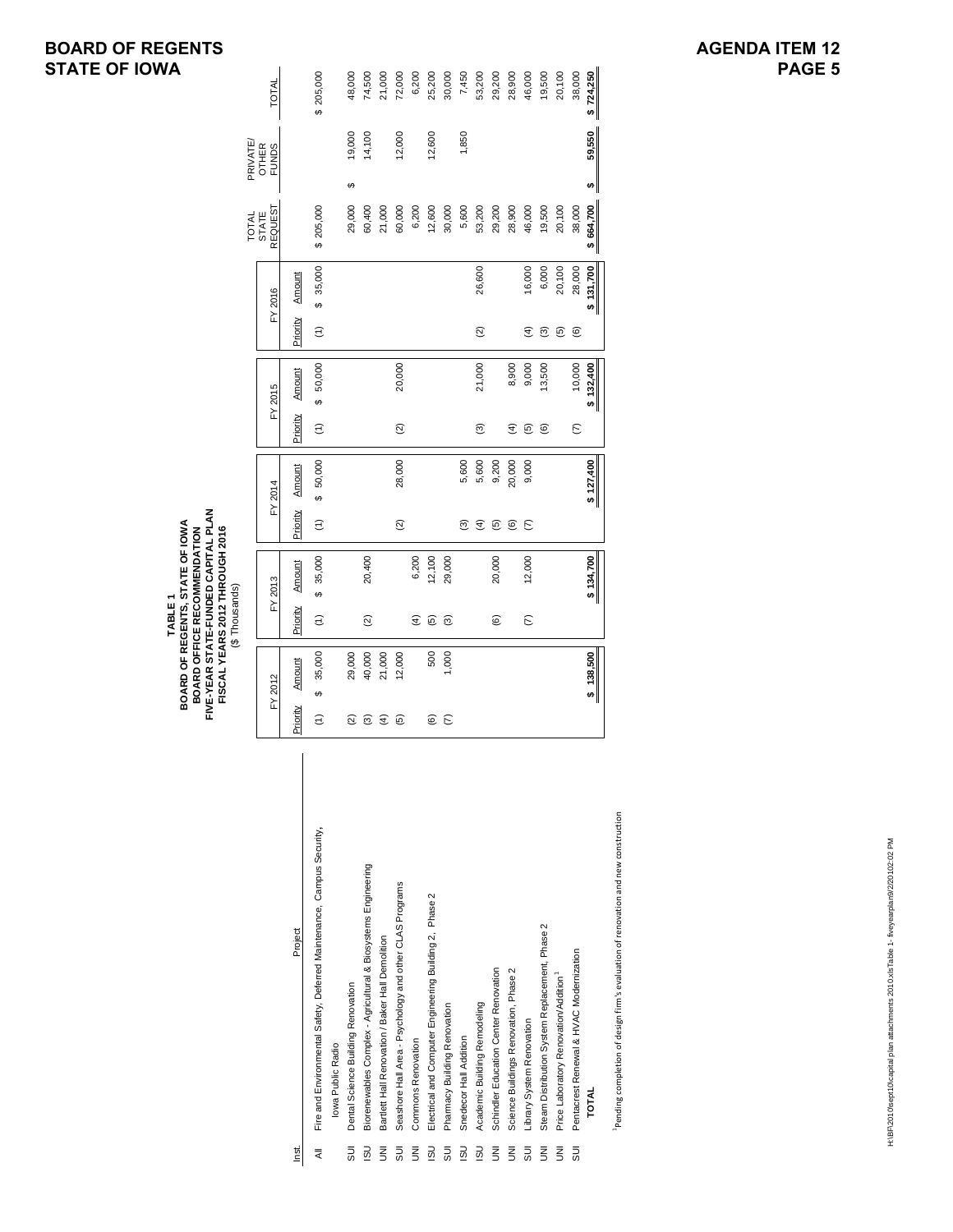UNIVERSITY OF IOWA HOSPITALS AND CLINICS **UNIVERSITY OF IOWA HOSPITALS AND CLINICS** FIVE-YEAR CAPITAL PLAN SUMMARY **FIVE-YEAR CAPITAL PLAN SUMMARY** FY 2012-2016 **FY 2012-2016** TABLE<sub>2</sub> **TABLE 2**

The projects listed in the Five-Year Capital Plan include only those that are anticipated to be initiated during fiscal years 2012-2016. The plan does not include projects enumerated in the UHC's FY 2011 Capital Plan, incl The projects listed in the Five-Year Capital Plan include only those that are anticipated to be initiated during fiscal years 2012-2016. The plan does not include projects enumerated in the UHC's FY 2011 Capital Plan, incl **modernization projects associated with implementation of UIHC's Strategic Facilities Master Plan, or those with previously approved budgets for which expenditures will be made during this five year period.**

All of These Projects are Contingent Upon the Availability of Self-Generated UHC Euridics, UHC Bond Revenue and/or Gifts, Approval through UHC's Amual Capital Budget Process, Conclusions / Recommendations Adopted for<br>Renov All of These Projects are Contingent Upon the Availability of Self-Generated UIHC Funding, UIHC Revenue and/or Gifts, Approval through UIHC's Annual Capital Budget Process, Conclusions / Recommendations Adopted for **Renovating Existing Facilities as Part of UIHC's Strategic Facilities Master Plan for FY 2006-2035, and Approval of Each Project by the Board of Regents, State of Iowa.**

|                                                                                                                         |   |         | (\$ in Thousands) |         |   |            |    |            |    |         |    |         |          |  |
|-------------------------------------------------------------------------------------------------------------------------|---|---------|-------------------|---------|---|------------|----|------------|----|---------|----|---------|----------|--|
|                                                                                                                         |   |         |                   |         |   |            |    |            |    |         |    |         | Source   |  |
| Project                                                                                                                 |   | FY 2012 |                   | FY 2013 |   | FY 2014    |    | FY 2015    |    | FY 2016 |    | Total   | of Funds |  |
| Resolution<br>Fire and Environmental Safety                                                                             |   |         |                   |         |   |            |    |            |    |         |    |         |          |  |
| Joint Commission Plan for Improvement (Multiple Projects)                                                               | ↮ | 450     | ↮                 | 450     | ↔ | 450        | ↔  | 450        | ↔  | 450     | ↮  | 2,250   | ၜ        |  |
| Fire Protection Systems Replacement                                                                                     |   | 300     |                   | 300     |   | 300        |    | 300        |    | 300     |    | 1,500   | တ        |  |
| Subtotal - Fire and Environmental Safety Resolution                                                                     | ₩ | 750     | ₩                 | 750     | ₩ | 750        | ₩  | 750        | ₩  | 750     | ₩  | 3,750   |          |  |
| New Construction                                                                                                        |   |         |                   |         |   |            |    |            |    |         |    |         |          |  |
| Children's Hospital - Phase 1                                                                                           |   |         | ↮                 | 25,000  | ↮ | 80,000     | ↮  | 80,000     | ↮  | 40,000  | ↮  | 225,000 | 4, 9, 11 |  |
| Subtotal - New Construction                                                                                             |   |         | tA)               | 25,000  | ₩ | 80,000     | ₩, | 80,000     | ₩, | 40,000  | ₩, | 225,000 |          |  |
| Remodeling/Renovation/Rehabilitation                                                                                    |   |         |                   |         |   |            |    |            |    |         |    |         |          |  |
| Phased Floor Covering, Wall & Ceiling Refurbishment - UIHC Wide (Multiple<br>Projects)                                  | ↮ | 1,500   | ↮                 | 1,560   | ↔ | 1,620      | ↮  | 1,685      | ↮  | 1,750   | ↮  | 8,115   | တ        |  |
| Air Handling Unit Replacements - Hospital Wide (Multiple Projects)                                                      |   | 000.    |                   | 1,500   |   | 1,500      |    | 1,250      |    | 1,250   |    | 6,500   | ၜ        |  |
| UIHC Elevator Refurbishments (Multiple Projects)                                                                        |   | 650     |                   | 650     |   | 700        |    | 700        |    |         |    | 2,700   | ၜ        |  |
| Upgrade<br>Safety & Security Operations Center Relocation and                                                           |   | 323     |                   |         |   |            |    |            |    |         |    | 323     | თ        |  |
| Conversion of JCP Inpatient Units to All Private Rooms (Multiple Projects)                                              |   |         |                   | 10,000  |   | 5,000      |    | 15,000     |    | 23,000  |    | 63,000  | 9,11     |  |
| Main OR Suite Expansion                                                                                                 |   |         |                   | 5,200   |   | 25,000     |    | 25,000     |    | 1,000   |    | 56,200  | 9,11     |  |
| UIHC Window Restoration and Upgrades (Multiple Projects)                                                                |   |         |                   | 1,500   |   | 1,900      |    | 1,200      |    | 950     |    | 5,550   | თ        |  |
|                                                                                                                         |   |         |                   | 500     |   | 2,000      |    |            |    |         |    | 2,500   | 9,11     |  |
| Suite Renovation & Expansion<br>Center for Digestive Diseases Clinic and Procedure                                      |   |         |                   | 900     |   | 675        |    |            |    |         |    | 1,575   | တ        |  |
| Ambulatory Care Pharmacy Relocation and Expansion - GH (General Hospital)                                               |   |         |                   |         |   |            |    |            |    |         |    |         |          |  |
| Laboratories to Accommodate<br>Renovation of Diagnostic and Therapeutic Imaging I<br>New Technology (Multiple Projects) |   |         |                   | 350     |   | 350        |    | 350        |    | 350     |    | 1,400   | တ        |  |
| Roof Replacements and Recovers - UIHC Wide (Multiple Projects)                                                          |   |         |                   |         |   | 890        |    | 691        |    |         |    | 1,581   | တ        |  |
| Upgrade and Expand Internal Wayfinding - Hospital-Wide (Multiple Projects)                                              |   |         |                   |         |   | 400        |    | 590        |    |         |    | 990     | တ        |  |
| Subtotal Remodeling/Renovation/Rehabilitation*                                                                          | ₩ | 3,473   | ₩                 | 22,160  | ↮ | 50,035     | ₩  | 46,466     | ₩  | 28,300  | ₩  | 150,434 |          |  |
| Grand Total - UIHC                                                                                                      | ₩ | 4,223   | ₩                 | 47,910  |   | \$ 130,785 |    | \$ 127,216 | ₩  | 69,050  | ₩  | 379,184 |          |  |

\* UHC's Strategic Facilities Master Planning process for FY 2006-2035 calls for emodeling/renovation/entorabilitation of existing facilities that will ikely result in identification of additional projects for initiation du \* UHC's Strategic Faculing process for FY 2006-2035 calls for remodeling/renovation/rehabilitation of existing facilities that will ikely result in identification of additional projects for initiation during the FY 2010 pe long-standing practice, any such changes which arise will be fully documented for consideration and approval by the Board of Regents, State of Iowa.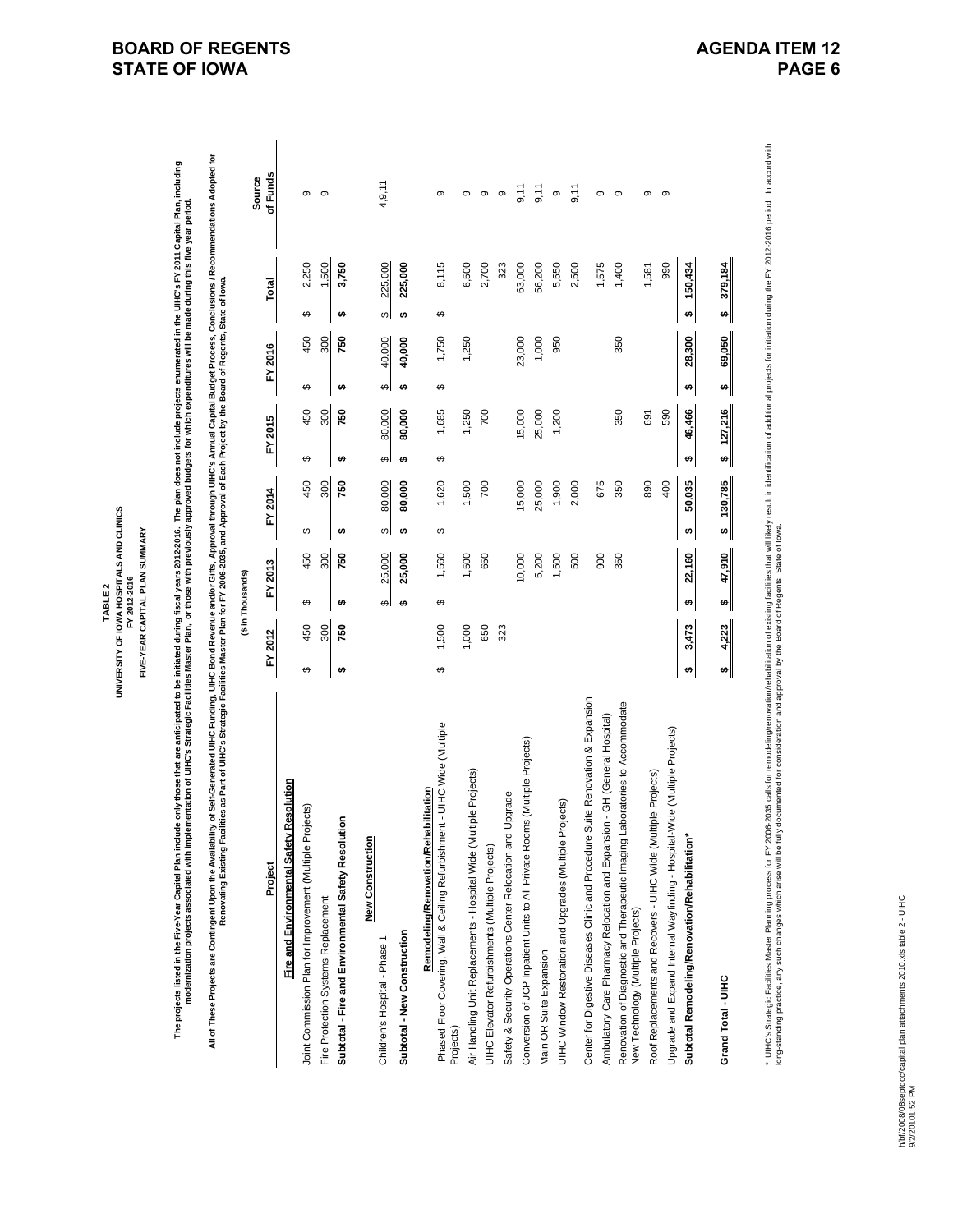# Source of Funds Key: **Source of Funds Key:**

- State Appropriation or Bonding Authorization 1 State Appropriation or Bonding Authorization Building Renewal Funds 2 Building Renewal Funds
	- Income from Treasurer's Temporary Investments 3 Income from Treasurer's Temporary Investments  $\sim$   $\sim$ 
		- Gifts and Grants  $\overline{a}$
- Departmental Renewal and Replacement Funds 5 Departmental Renewal and Replacement Funds Auxiliary Service or Enterprise Revenue Bonds 6 Auxiliary Service or Enterprise Revenue Bonds ს<br>ი
- 
- Center for Disabilities and Development Building Usage Funds<br>UIHC Bonds<br>UIHC Bonds 4 Gifts and Grants 10 Center for Disabilities and Development Building Usage Funds University Hospitals Building Usage Funds 9 University Hospitals Building Usage Funds  $-$

7 Iowa DOT (Road Use Tax Funds)

lowa DOT (Road Use Tax Funds)

8 Student Health Fees

Student Health Fees

11 UIHC Bonds

As previously noted, all of the projects identified in UIHC's Five Year Capital Plan are contingent on the availability of self-generated UI Hospitals and Clinics funding, UIHC bond revenue and/or gifts, approval through U As proviously noted, all of the projects identified in UIHC's Five Year Capital Plan are contingent on the availability of self-generated UI Hospitals and Clinics funding. UIHC bond revenue and/or gifts, approval through U budget process, finalizing specific renovation projects associated with UHC's strategic facilities plan for FY 2006-2035, and approval of each project by the Board of Regents, State of lowa. In addition, the "cutting edge" corollary societal forces, and regulatory requirements will mandate other projects as time moves on. In accord with long-standing practice, any such changes which arise will be fully documented for consideration and the UIHC constantly brings about some revision in planning. While the foregoing enumeration includes all projects now envisioned for the FY 2012-2016 period, it is likely that the dynamics of clinical service-educational d **approval by the Board of Regents, State of Iowa.**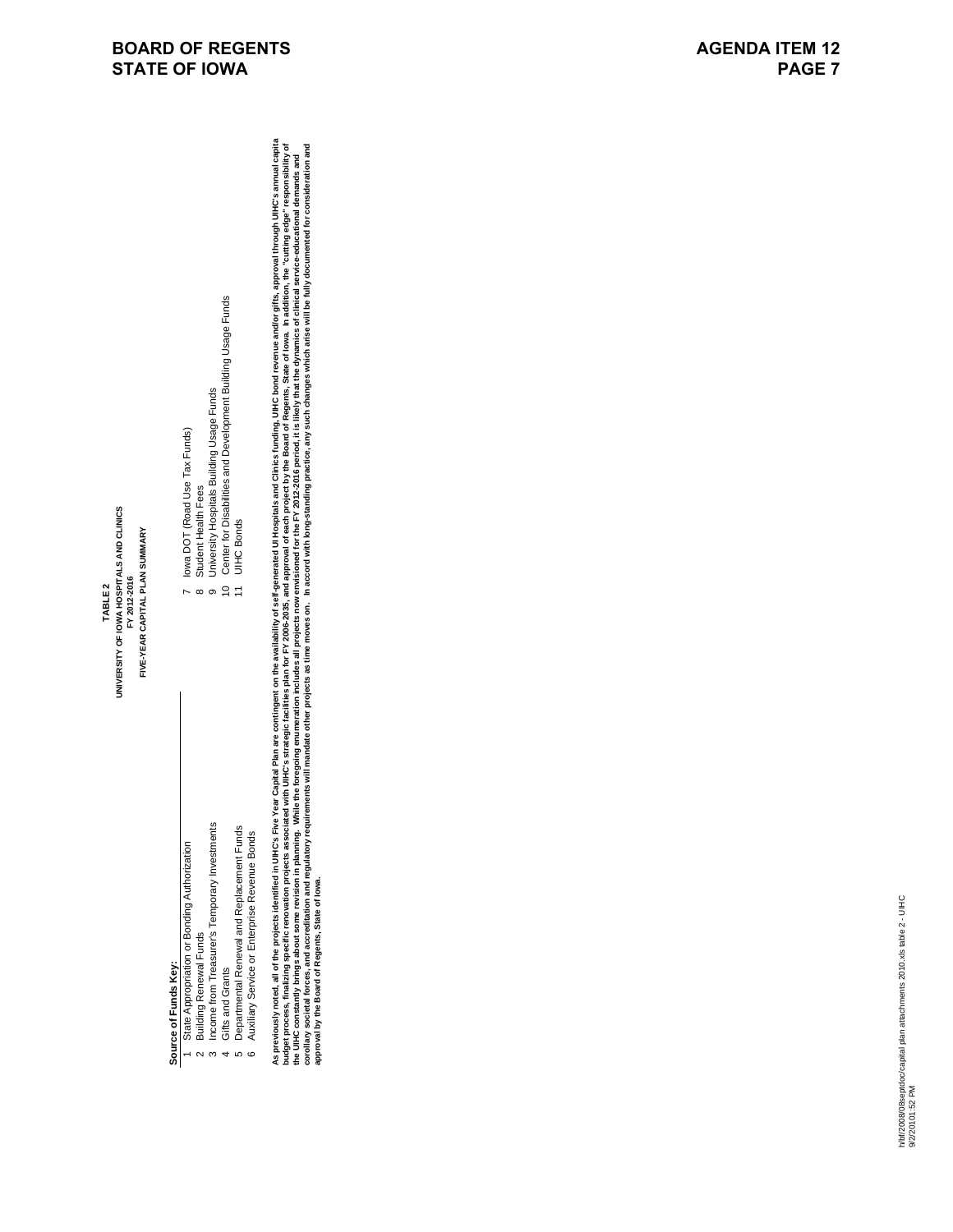|                                                                               |               |                                                     |   | OTHER-FUNDS FIVE-YEAR CAPITAL PLANS*<br>(\$Thousands)<br>TABLE <sub>3</sub>            |   |         |   |                                                                                                             |   |         |   |                    |                    |
|-------------------------------------------------------------------------------|---------------|-----------------------------------------------------|---|----------------------------------------------------------------------------------------|---|---------|---|-------------------------------------------------------------------------------------------------------------|---|---------|---|--------------------|--------------------|
|                                                                               |               | FY 2012                                             |   | FY 2013                                                                                |   | FY 2014 |   | FY 2015                                                                                                     |   | FY 2016 |   | Five Year<br>Total | of Funds<br>Source |
| University of lowa                                                            |               |                                                     |   |                                                                                        |   |         |   |                                                                                                             |   |         |   |                    |                    |
| Campus Repairs and Improvements                                               | ↔             | 450                                                 | ↔ | 450                                                                                    | ↮ | 450     | ↔ | 450                                                                                                         | ↔ | 450     | ↮ | 2,250              | 2,3                |
| Deferred Maintenance                                                          |               | 8,500                                               |   | 10,000                                                                                 |   | 10,000  |   | 10,000                                                                                                      |   | 10,000  |   | 48,500             | 2,3                |
| Fire Safety Projects                                                          |               | 1,100                                               |   | 1,100                                                                                  |   | 1,100   |   | 1,100                                                                                                       |   | 1,100   |   | 5,500              | 2,3                |
| Security Access                                                               |               | 270                                                 |   | 300                                                                                    |   | 300     |   | 300                                                                                                         |   | 300     |   | 1,470              | 2,3                |
| General Classroom / Laboratory Improvements                                   |               | 400                                                 |   | 400                                                                                    |   | 400     |   | 400                                                                                                         |   | 400     |   | 2,000              | $\sim$             |
| nstitutional Roads Program                                                    |               | 693                                                 |   | 690                                                                                    |   | 700     |   | 710                                                                                                         |   | 710     |   | 3,503              | $\overline{ }$     |
| Parking System - Improvements & Replacements                                  |               | 2,800                                               |   | 2,950                                                                                  |   | 3,000   |   | 3,100                                                                                                       |   | 3,200   |   | 15,050             | 5,6                |
| Parking System - Commuter Parking Lot                                         |               | 3,500                                               |   | 3,500                                                                                  |   |         |   |                                                                                                             |   |         |   | 7,000              | 5,6                |
| Parking System - Parking Structure                                            |               |                                                     |   | 8,000                                                                                  |   | 8,000   |   |                                                                                                             |   |         |   | 16,000             | $\circ$            |
| New Residence Hall #1                                                         |               | 9,000                                               |   | 13,000                                                                                 |   | 13,000  |   |                                                                                                             |   |         |   | 35,000             | $\circ$            |
| <b>New Residence Hall #2</b>                                                  |               |                                                     |   |                                                                                        |   | 9,000   |   | 13,000                                                                                                      |   | 13,000  |   | 35,000             | $\mathbf \Omega$   |
| Burge Hall Sprinkler System                                                   |               | 1,308                                               |   |                                                                                        |   |         |   |                                                                                                             |   |         |   | 1,308              | $\mathfrak{S}$     |
| Burge Hall Carnival Room Renovations                                          |               |                                                     |   |                                                                                        |   |         |   | 1,300                                                                                                       |   |         |   | 1,300              | 5                  |
| Currier Hall Sprinkler System                                                 |               |                                                     |   | 1,000                                                                                  |   | 1,000   |   |                                                                                                             |   |         |   | 2,000              | Б                  |
| Daum Hall Public Area Renovations                                             |               |                                                     |   |                                                                                        |   |         |   |                                                                                                             |   | 1,500   |   | 1,500              | 5                  |
| Hillcrest Hall Galvanized Plumbing                                            |               |                                                     |   | 750                                                                                    |   |         |   |                                                                                                             |   |         |   | 750                | 5                  |
| Hillcrest Hall Sprinkler System                                               |               |                                                     |   |                                                                                        |   |         |   | 1,500                                                                                                       |   | 1,500   |   | 3,000              | 5                  |
| Mayflower Hall Floor Lounges                                                  |               |                                                     |   |                                                                                        |   | 1,000   |   | 1,000                                                                                                       |   |         |   | 2,000              | 6 6 6 6            |
| Stanley Hall Renovate Restrooms & Replace Piping                              |               |                                                     |   |                                                                                        |   | 1,575   |   | 1,575                                                                                                       |   | 1,575   |   | 4,725              |                    |
| Slater Hall Renovate Restrooms & Replace Piping                               |               | 2,000                                               |   | 2,000                                                                                  |   | 2,000   |   |                                                                                                             |   |         |   | 6,000              |                    |
| Slater Hall Public Area Renovations                                           |               |                                                     |   |                                                                                        |   |         |   |                                                                                                             |   | 1,000   |   | 1,000              |                    |
| University Housing Improvements & Replacements                                |               | 4,090                                               |   | 4,307                                                                                  |   | 2,475   |   | 2,665                                                                                                       |   | 2,540   |   | 16,077             | 5                  |
| <b>Telecommunications Improvements</b>                                        |               | 2,800                                               |   | 2,800                                                                                  |   | 2,800   |   | 2,800                                                                                                       |   | 2,700   |   | 13,900             | စ                  |
| Utility Infrastructure Improvements                                           |               | 11,600                                              |   | 11,800                                                                                 |   | 12,000  |   | 18,000                                                                                                      |   | 18,000  |   | 71,400             | 5                  |
| Boiler #10 Improvements                                                       |               | 5,000                                               |   | 5,000                                                                                  |   |         |   |                                                                                                             |   |         |   | 10,000             | 5,6                |
| <b>Nest Campus Power Plant</b>                                                |               | 25,000                                              |   | 25,000                                                                                 |   | 20,000  |   |                                                                                                             |   |         |   | 70,000             | 5,6,12             |
| Total - SUI                                                                   | ₩             | 78,511                                              | ↮ | 93,047                                                                                 | ↮ | 88,800  | ↮ | 57,900                                                                                                      | ↮ | 57,975  | ₩ | 376,233            |                    |
| Source of Funds Key:                                                          |               |                                                     |   |                                                                                        |   |         |   |                                                                                                             |   |         |   |                    |                    |
| State Appropriation or Bonding Authorization<br>General Fund Building Renewal | 6 G           |                                                     |   | Departmental Renewal and Replacement Funds<br>Auxiliary Serv. or Enterprise Rev. Bonds |   |         |   | 10 Center for Disabilities and Development Building Usage Fund<br>9 University Hospital Building Usage Fund |   |         |   |                    |                    |
| 3 Income from Treasurer's Temporary Investments<br>Gifts and Grants           | $\sim \infty$ | lowa DOT (Road Use Tax Funds)<br>Student Health Fee |   |                                                                                        |   |         |   | 11 University Hospital Revenue Bonds<br>12 Federal Appropriations                                           |   |         |   |                    |                    |

\* Excludes projects listed in the FY2011 Capital Plan and flood-related projects \* Excludes projects listed in the FY2011 Capital Plan and flood-related projects

**BOARD OF REGENTS STATE OF IOWA**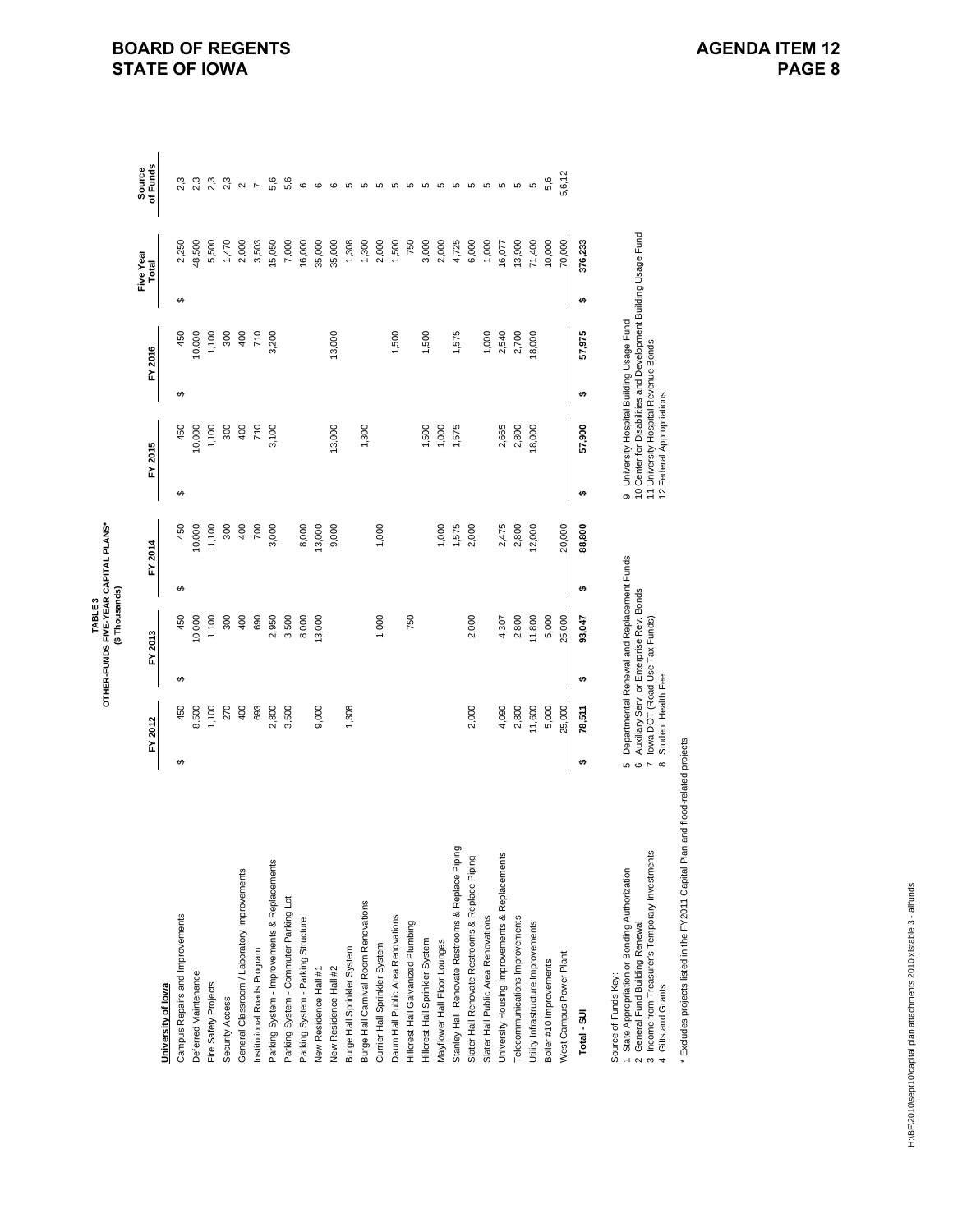|                                                                 |    |         |         | OTHER-FUNDS FIVE-YEAR CAPITAL PLANS*<br>(\$Thousands)<br>TABLE3 |    |         |          |         |    |         |    |                    |                           |
|-----------------------------------------------------------------|----|---------|---------|-----------------------------------------------------------------|----|---------|----------|---------|----|---------|----|--------------------|---------------------------|
|                                                                 |    | FY 2012 | FY 2013 |                                                                 |    | FY 2014 |          | FY 2015 |    | FY 2016 |    | Five Year<br>Total | of Funds<br><b>Source</b> |
| lowa State University                                           |    |         |         |                                                                 |    |         |          |         |    |         |    |                    |                           |
| Jtilities - Power Plant Station Power Improvements              |    |         |         |                                                                 |    | 1,100   | ↔        | 900     |    |         | ↔  | 2,000              |                           |
| Jtilities - Northwest Campus Substation                         |    | 300     |         | 1,100                                                           |    | 1,800   |          |         |    |         |    | 3,200              |                           |
| Jtilities - Vet Med Steam Supply Improvements                   |    | 1,000   |         |                                                                 |    |         |          |         |    |         |    | 1,000              |                           |
| Jtilities - Power Plant Water Production Improvements           |    |         |         |                                                                 |    | 700     |          | 900     |    |         |    | 1,600              | ဖ                         |
| Jtilities - Haber Road Substation Transformer                   |    |         |         | 450                                                             |    | 1,850   |          |         |    |         |    | 2,300              | ဖ                         |
| Utilities - Chiller #6                                          |    |         |         |                                                                 |    | 750     | $\theta$ | 7,600   | ↔  | 1,400   |    | 9,750              | ဖ                         |
| Memorial Union Remodeling                                       |    |         |         |                                                                 |    |         |          |         |    | 11,300  |    | 11,300             | 3,4,6                     |
| Telecommunications                                              |    | 4,400   |         | 3,300                                                           |    | 2,850   |          | 1,800   |    | 1,750   |    | 14,100             |                           |
| Institutional Roads Program                                     |    | 693     |         | 690                                                             |    | 700     |          | 710     |    | 710     |    | 3,503              |                           |
| West Campus Parking Structure                                   |    |         |         |                                                                 |    | 19,000  |          |         |    |         |    | 19,000             | $\circ$                   |
| Iowa State Center Parking Improvements                          |    | 1,000   |         |                                                                 |    | 5,400   |          |         |    |         |    | 6,400              | ဖ                         |
| Track/Soccer/Softball Complex                                   |    | 11,000  |         |                                                                 |    |         |          |         |    |         |    | 11,000             | ဖ                         |
| Jack Trice Stadium Phase II, South End Zone                     |    |         |         |                                                                 |    | 45,800  |          |         |    |         |    | 45,800             | 4,6                       |
| Jack Trice Stadium Scoreboard                                   |    | 4,000   |         |                                                                 |    |         |          |         |    |         |    | 4,000              | ဖ                         |
| Wallace Hall Sprinkler System                                   |    | 2,025   |         |                                                                 |    |         |          |         |    |         |    | 2,025              | ဖ                         |
| Larch Hall Sprinkler System, Window Replacement, Façade Repairs |    | 2,760   |         |                                                                 |    |         |          |         |    |         |    | 2,760              | ဖ                         |
| Friley Hall Sprinkler System                                    |    |         |         | 2,275                                                           |    | 4,000   |          | 3,360   |    | 2,500   |    | 12,135             | ဖ                         |
| Total - ISU                                                     | မာ | 27,178  |         | 7,815                                                           | ω, | 83,950  | ↮        | 15,270  | tA | 17,660  | မာ | 151,873            |                           |
|                                                                 |    |         |         |                                                                 |    |         |          |         |    |         |    |                    |                           |

1 Capital Appropriation or Bonding Authorization 6 Auxiliary Service or Enterprise Revenue Bonds 3 Income from Treasurer's Temporary Investments 8 University Hospitals Building Usage Fund 2 Building Renewal (Repair) Funds Funds (Iowa DOT) 7 Funds Funds 8 Applications Roads Funds (Iowa DOT) 7 Institutional Roads Funds (Iowa DOT) 4 Gifts and Grants 9 University Hospitals Revenue Bonds 3 Income from Treasurer's Temporary Investments 5 Departmental Renewal and Replacement Funds 5 Departmental Renewal and Replacement Funds <u>Source of Funds Kev</u><br>1 Capital Appropriation or Bonding Authorization<br>2 Building Renewal (Repair) Funds Source of Funds Key: 4 Gifts and Grants

\*Excludes projects listed in the FY 2011 Capital Plan \*Excludes projects listed in the FY 2011 Capital Plan

6 Auxiliary Service or Enterprise Revenue Bonds<br>7 Institutional Roads Funds (Iowa DOT) 8 University Hospitals Building Usage Fund<br>9 University Hospitals Revenue Bonds<br>10 Parking System Operations 10 Parking System Operations

# **BOARD OF REGENTS STATE OF IOWA**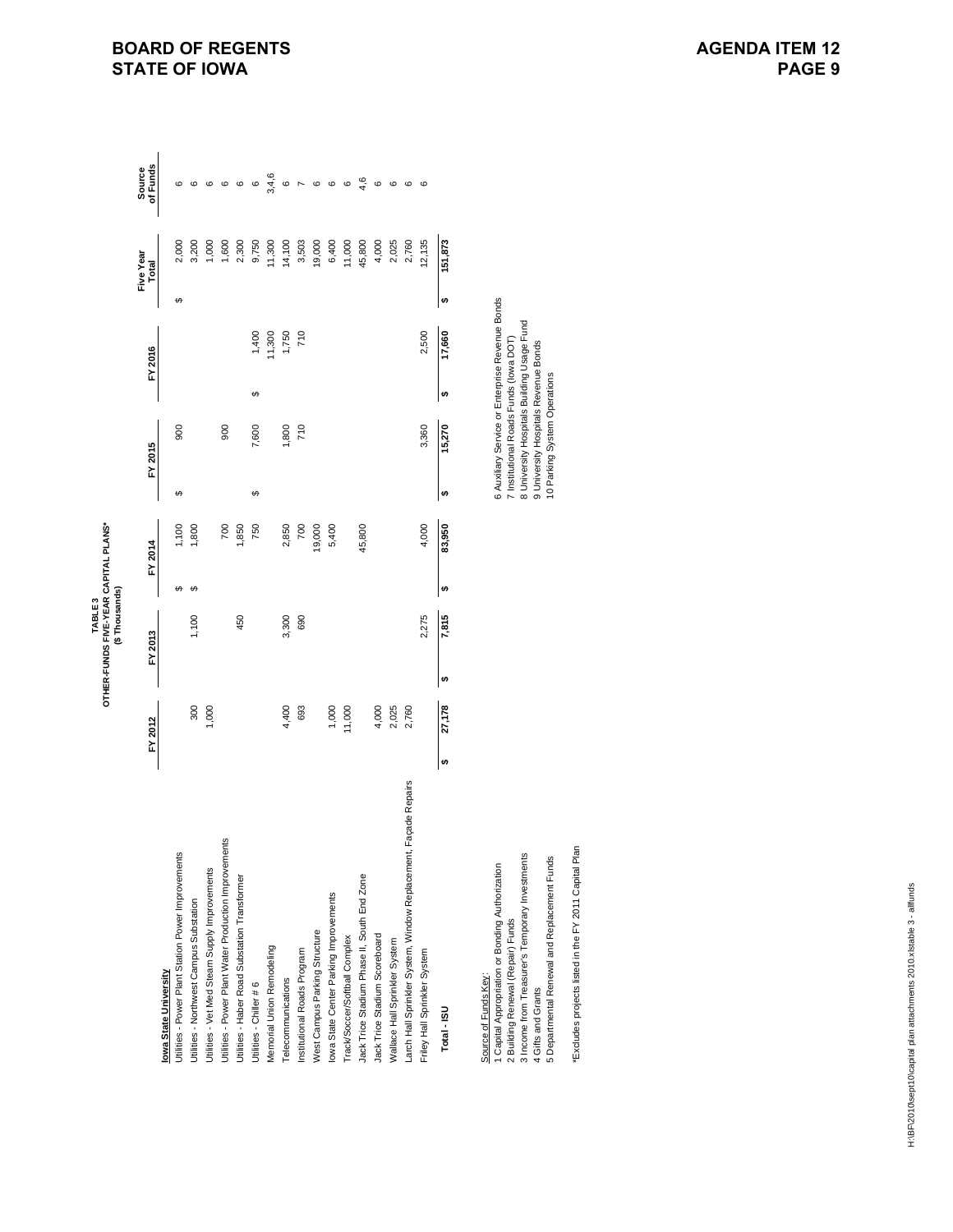TABLE 3<br>OTHER-FUNDS FIVE-YEAR CAPITAL PLANS\*<br>(\$ Thousands) **OTHER-FUNDS FIVE-YEAR CAPITAL PLANS\* (\$ Thousands) TABLE 3**

|                                                                                                               |    | FY 2012 |          | FY 2013 |    | FY 2014        |    | FY 2015                                |           | FY 2016                                         |    | Five Year<br>Total | of Funds<br>Source |
|---------------------------------------------------------------------------------------------------------------|----|---------|----------|---------|----|----------------|----|----------------------------------------|-----------|-------------------------------------------------|----|--------------------|--------------------|
| University of Northern Iowa                                                                                   |    |         |          |         |    |                |    |                                        |           |                                                 |    |                    |                    |
| Institutional Roads                                                                                           | ↮  | 345     | $\theta$ | 350     | ↮  | 355            | ↮  | 355                                    | ↮         | 355                                             | ↮  | 1,760              |                    |
| Residence System - Rider Hall Sprinklers                                                                      |    | 200     |          |         |    |                |    |                                        |           |                                                 |    | 1,200              |                    |
| Residence System - Noehren Hall Roof                                                                          |    | 300     |          |         |    |                |    |                                        |           |                                                 |    | 300                | G                  |
| Residence System - Hagemann Hall Tuckpointing                                                                 |    | 350     |          | 350     |    | 350            |    |                                        |           |                                                 |    | 1,050              | ဖ                  |
| Residence System - Redeker Dining Expansion                                                                   |    | 300     |          | 2,700   |    |                |    |                                        |           |                                                 |    | 3,000              | ဖ                  |
| Residence System - ROTH Cabinet Replacements                                                                  |    | 250     |          | 250     |    |                |    |                                        |           |                                                 |    | 500                | $\circ$            |
| Residence System - Bathroom Repairs/Replacement                                                               |    | 1,100   |          | 1,100   |    | 1,200          |    | 1,800                                  |           |                                                 |    | 5,200              | $\circ$            |
| Residence System - Noehren Hall Sprinklers                                                                    |    |         |          | 2,200   |    |                |    |                                        |           |                                                 |    | 2,200              | $\circ$            |
| Residence System - Hangemann Hall Roof                                                                        |    |         |          | 300     |    |                |    |                                        |           |                                                 |    | 300                | $\circ$            |
| Residence System - Campbell Hall Sprinklers                                                                   |    |         |          |         |    |                |    |                                        |           |                                                 |    | 1,500              | $\circ$            |
| Residence System - Noehren Hall Windows                                                                       |    |         |          |         |    | 1,500<br>1,200 |    |                                        |           |                                                 |    | 1,200              | $\circ$            |
| Residence System - Lawther Hall Sprinklers                                                                    |    |         |          |         |    |                |    | 1,400                                  |           |                                                 |    | 1,400              | $\circ$            |
| Residence System - Dancer Hall Lofts                                                                          |    |         |          |         |    |                |    | 550                                    |           |                                                 |    | 550                | $\circ$            |
| Residence System - Campbell Hall Windows                                                                      |    |         |          |         |    |                |    | 500                                    |           |                                                 |    | 500                | $\circ$            |
| Residence System - Bender Hall Bathrooms                                                                      |    |         |          |         |    |                |    |                                        |           | 1,800                                           |    | .800               | $\circ$            |
| Residence System - Bender Hall Lofts                                                                          |    |         |          |         |    |                |    |                                        |           | 550                                             |    | 550                | $\circ$            |
| Maucker Union                                                                                                 |    | 50      |          | 50      |    | 6              |    | 50                                     |           | $50\,$                                          |    | 250                | $\tilde{=}$        |
| Parking System - General Maintenance of Parking Lots                                                          |    | 200     |          | 225     |    | 200            |    | 400                                    |           | 400                                             |    | 1,425              | $\tilde{a}$        |
| Parking System - Biology Research Complex Lot                                                                 |    | 250     |          |         |    |                |    |                                        |           |                                                 |    | 250                | $\tilde{ }$        |
| Parking System - North Dome Gravel Lot                                                                        |    | 500     |          |         |    |                |    |                                        |           |                                                 |    | 500                | $\tilde{c}$        |
| Parking System - Industrial Technology Center Lot                                                             |    | 250     |          |         |    |                |    |                                        |           |                                                 |    | 250                | $\tilde{a}$        |
| Parking System - Art South                                                                                    |    |         |          |         |    | 900            |    |                                        |           |                                                 |    | 800                | $\tilde{ }$        |
| Campus Repairs / Renewals                                                                                     |    | 1,200   |          | 1,200   |    | 1,200          |    | 1,200                                  |           | 1,200                                           |    | 6,000              | $\sim$             |
| Total - UN                                                                                                    | ₩  | 6,295   | ₩        | 8,725   | ₩  | 6,955          | ₩  | 6,255                                  | $\bullet$ | 4,355                                           | ₩  | 32,585             |                    |
|                                                                                                               |    |         |          |         |    |                |    |                                        |           |                                                 |    |                    |                    |
| lowa School for the Deaf                                                                                      |    |         |          |         |    |                |    |                                        |           |                                                 |    |                    |                    |
| Utility Maintenance and Upgrades                                                                              | ↮  | 100     |          |         | ↮  | 100            |    |                                        | ↮         | 100                                             | ↮  | 300                |                    |
| Dormitory Renovation                                                                                          |    |         | ↮        | 100     |    |                |    |                                        |           |                                                 |    | 100                |                    |
| Roof Replacement                                                                                              |    |         |          | 100     |    | 100            |    |                                        |           |                                                 |    | 200                |                    |
| Exterior Façade Repair and Restoration                                                                        |    |         |          |         |    |                | ↮  | 100                                    |           |                                                 |    | $\overline{6}$     | 2 2 2 2 2 2 2      |
| Interior Door Replacement in Elementary (Fire Safety)                                                         | ↔  | 50      |          |         |    |                |    |                                        |           |                                                 |    | ${\tt S}0$         |                    |
| Exterior Window Replacement                                                                                   |    |         |          |         |    |                |    |                                        |           | 50                                              |    | 50                 |                    |
| Total - ISD                                                                                                   | €θ | មិ      | ↮        | នី      | €θ | នី             | ↮  | ទី                                     | ↮         | 50                                              | ↮  | ខ្លួ               |                    |
| lowa Braille and Sight Saving School                                                                          |    |         |          |         |    |                |    |                                        |           |                                                 |    |                    |                    |
| Building Deferred Maintenance, Remodeling, Renovation                                                         | ↮  | 42      | ↔        | 79      | ↮  | 14             | ↮  | 116                                    | ↮         | 82                                              | ↮  | 463                | $\mathbf{\Omega}$  |
| Total - IBSSS                                                                                                 | €θ | ą       | ↮        | 54      | ِ⇔ | $\frac{1}{4}$  | ِ⇔ | 116                                    | ِ⇔        | ప                                               | €θ | 463                |                    |
| <b>GRAND TOTAL</b>                                                                                            | ↮  | 112,176 | ↮        | 109,866 | ₩  | 180,049        | ↮  | 79,641                                 | ↮         | 80,222                                          | ↮  | 561,954            |                    |
| 1 Capital Appropriation or Bonding Authorization<br>2 Building Renewal (Repair) Funds<br>Source of Funds Key: |    |         |          |         |    |                |    | 7 Institutional Roads Funds (lowa DOT) |           | 6 Auxiliary Service or Enterprise Revenue Bonds |    |                    |                    |
| 3 Income from Treasurer's Temporary Investments<br>4 Gifts and Grants                                         |    |         |          |         |    |                |    | 9 University Hospitals Revenue Bonds   |           | 8 University Hospitals Building Usage Fund      |    |                    |                    |
| 5 Departmental Renewal and Replacement Funds                                                                  |    |         |          |         |    |                |    | 10 Parking System Operations           |           |                                                 |    |                    |                    |

\*Excludes projects listed in the FY 2009 Capital Plan

\*Excludes projects listed in the FY 2009 Capital Plan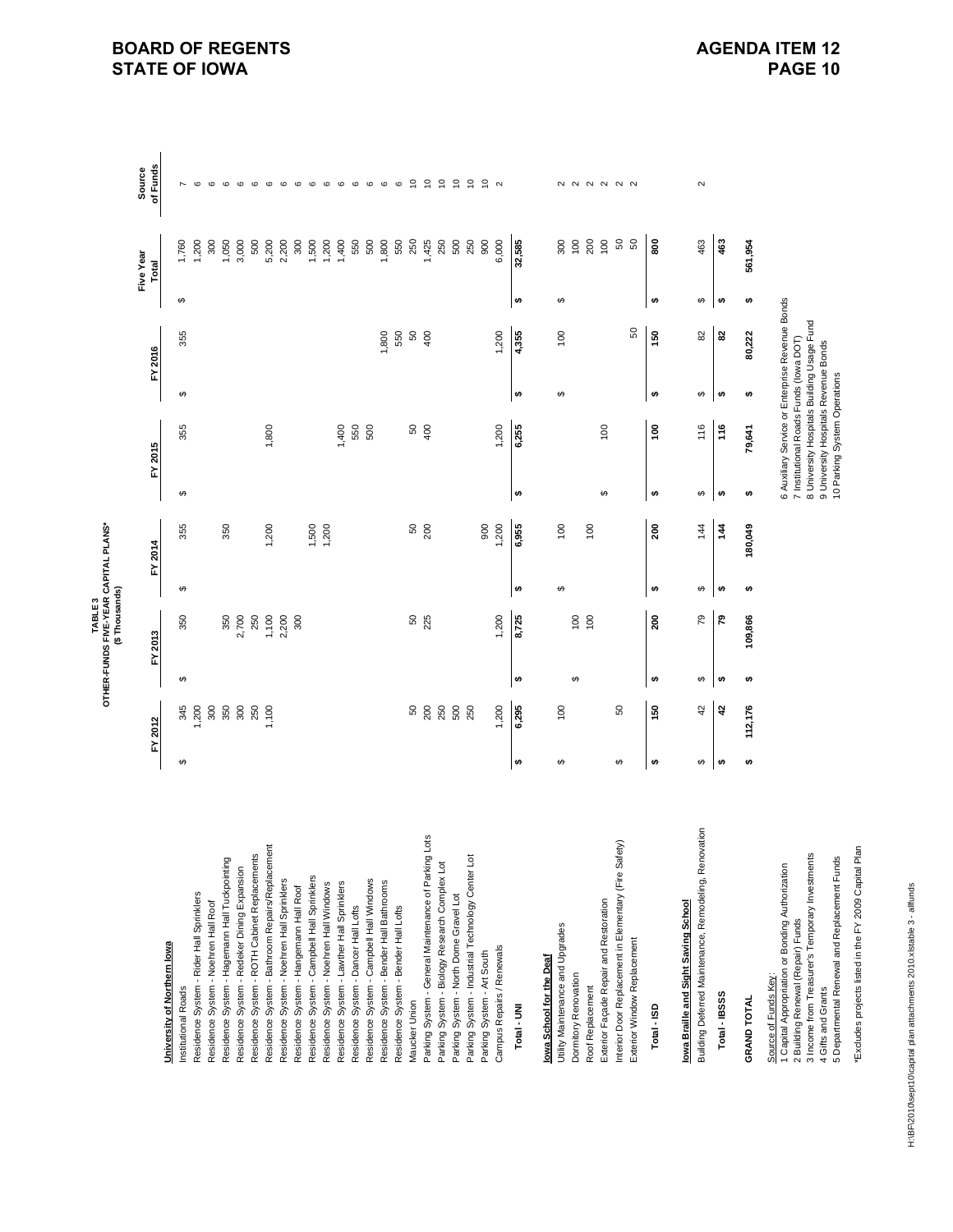#### **FY 2012 Capital Project Descriptions**

#### SUI Dental Science Building Renovation FY 2012 State Request: \$29.0 million

Built in 1973, the Dental Science Building is the home of the College of Dentistry. The College graduates approximately 80% of Iowa's dentists and is a vital part of the state's health training and patient care delivery systems. While numerous small scale renovations of the Dental Science Building have allowed the College to remain at the forefront of modern dental education, developments in the teaching, research, and the practice of dentistry require a major renovation of the facility.

This request is a critical part of an overall College of Dentistry project that will cost approximately \$65 million; the state request will be leveraged with at least \$36 million of gifts and College/University earnings, including \$19 million for the renovation. The first phase of the Dentistry Master Plan includes an addition to the facility. The project budget for this addition, which is currently under construction, is \$17 million funded independently of State appropriations. The Board previously approved the University's request for permission to proceed with project planning for the renovation.

#### ISU Biorenewables Complex – Agricultural FY 2012 State Request: \$40.0 million and Biosystems Engineering

The Biorenewables Complex will include the Biorenewables Research Laboratory, the Agricultural and Biosystems Engineering Facilities and the West Campus Parking Structure. The 2007 Legislature funded \$32 million for Biorenewables Research Laboratory. Parking System revenues would fund the Parking Structure.

The FY 2012 request is for funding for facilities to house the Department of Agricultural and Biosystems Engineering. The department, which is one of the University's strongest programs, develops and transfers engineering and related technological knowledge of efficient production of food and fiber to citizens in Iowa, the nation and the world, while wisely managing natural resources.

This project will replace outdated laboratories, classrooms and offices and complement the excellent teaching, research, and extension programs that are carried out in the department. This project will consolidate the department's space in a single site from the current four locations.

The five-year plan includes an additional \$20.4 million in State funds for the project in FY 2013 and other funds totaling \$14.1 million.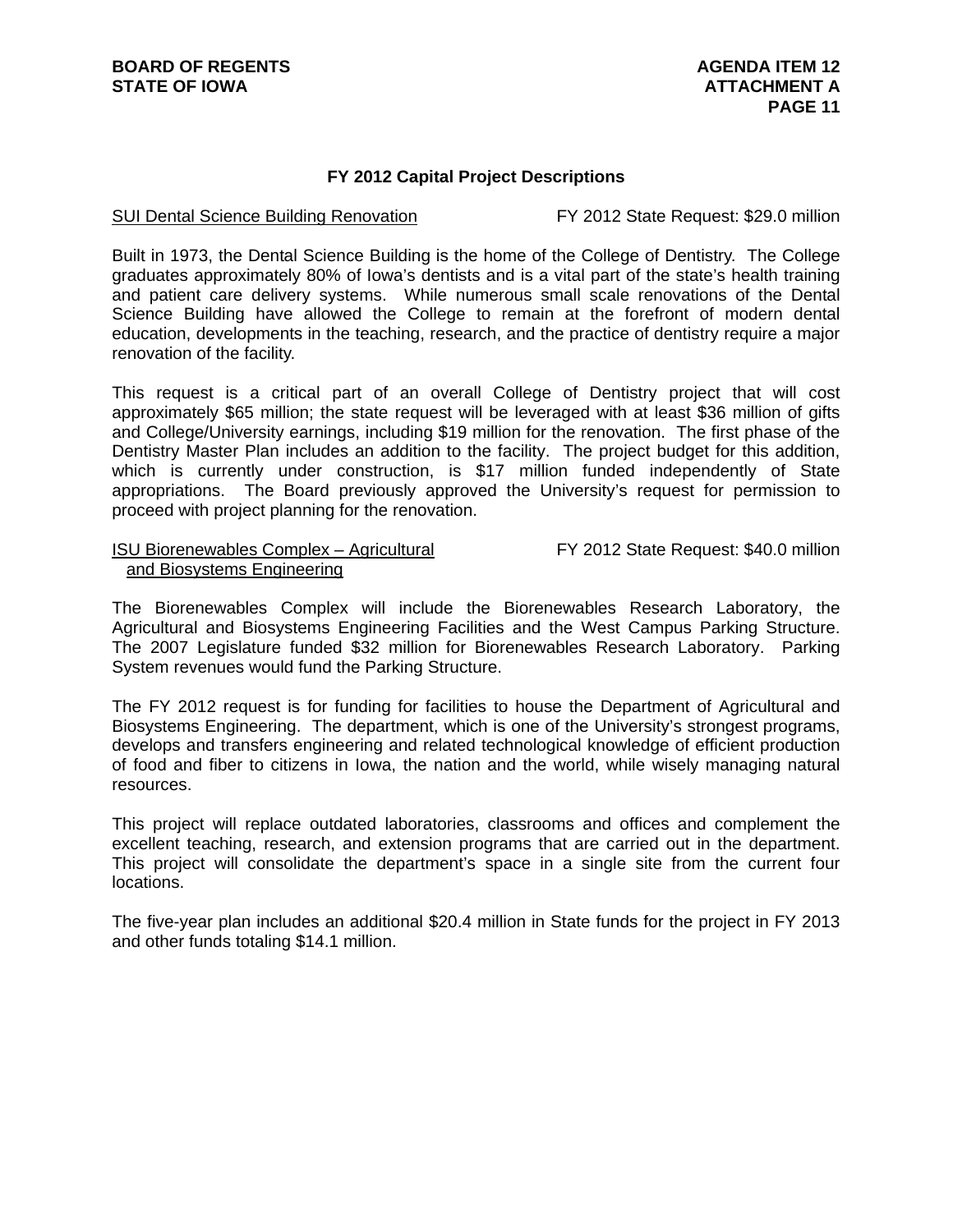#### UNI Bartlett Hall Renovation / Baker Hall FY 2012 State Request: \$21.0 million Demolition

The project would renovate Bartlett Hall (104,437 gross square feet [GSF]) to house the departments currently housed in Baker Hall, including English Language and Literature, Philosophy and Religion, Modern Languages, Psychology, and Sociology and Anthropology. After the renovation, Baker Hall (90,107 GSF) would be demolished.

Bartlett Hall was constructed in 1917 and 1924 as a residence hall. A portion of the building was renovated in 1986 to accommodate faculty and staff offices. (This space is now known as Bartlett East.) The balance of the building is currently being used as a residence facility. However, Bartlett Hall no longer provides a housing environment that meets student needs; the University reports that the Department of Residence has the capacity to absorb the students who currently reside in Bartlett Hall into other residence halls.

The University has explored a number of alternatives for providing space for academic departments currently housed in Baker Hall. After a review of many alternatives, including the renovation of Baker Hall, the University believes that renovating the remaining portion of Bartlett Hall for academic departments and demolishing Baker Hall is the best solution. This option will allow the University to decrease overall University building square footage and associated utility expenses, bring the historically significant Bartlett Hall up to current standards, and provide convenient and appropriate space for faculty and staff.

The University is requesting permission to proceed with planning for this project on its September capital register (see Agenda Item 15).

#### SUI Seashore Hall Area – Psychology and FY 2012 State Request: \$12.0 million Other CLAS Programs

Seashore Hall was built in 1899 and served as the original University Hospital. An east wing was added in 1908 and construction of the west wing began in 1915. The building is adjacent to Van Allen Hall. The Seashore Hall Area also includes: Spence Labs, in which the Psychology Department is located; and the Old Music Building (recently renamed as Stuit Hall), the renovation of which for Clinical Psychology will soon be completed.

Departments or offices that are currently assigned to space within Seashore Hall include: Psychology, Sociology, Psychology Library, Center for Media Production, Internal Auditor, and the UI Ombudsperson.

The layout of the various wings of Seashore Hall limits efficient and modern use of this central campus property. Physical planning efforts will center on academic space planning analyses for the College of Liberal Arts & Sciences and will also consider the history and heritage of the site and existing structures. In addition, the condition of the building and its components continues to be monitored. In 2001, the southwest wing of Seashore Hall was demolished due to safety concerns related to a deteriorating roof structure and support system.

The first phase of the project will be a combination of renovation and new construction with renovation costs being funded by state appropriations. This initial stage will primarily develop space for the Department of Psychology, the largest department within the College of Liberal